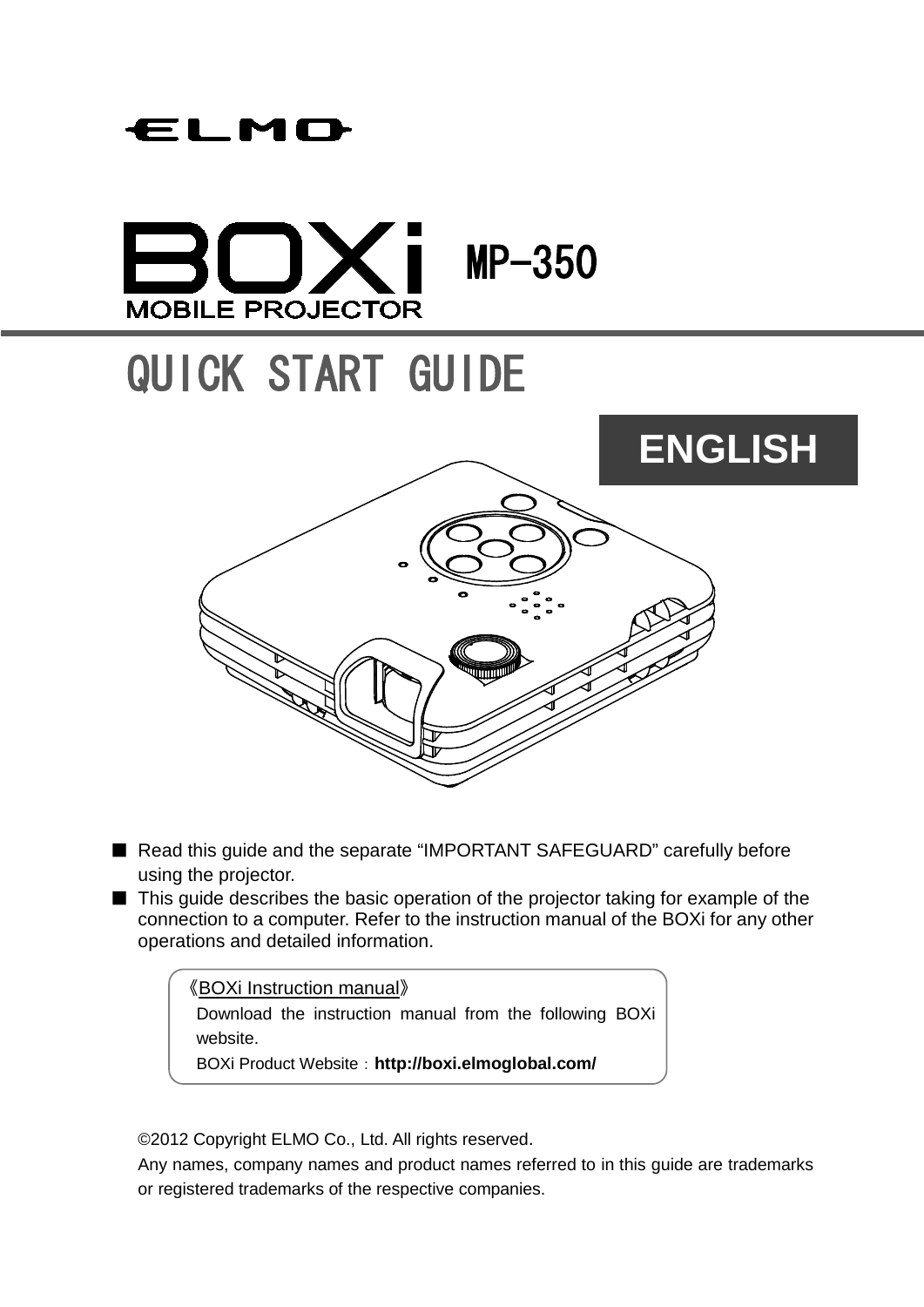

# <span id="page-1-0"></span>**TABLE OF CONTENTS**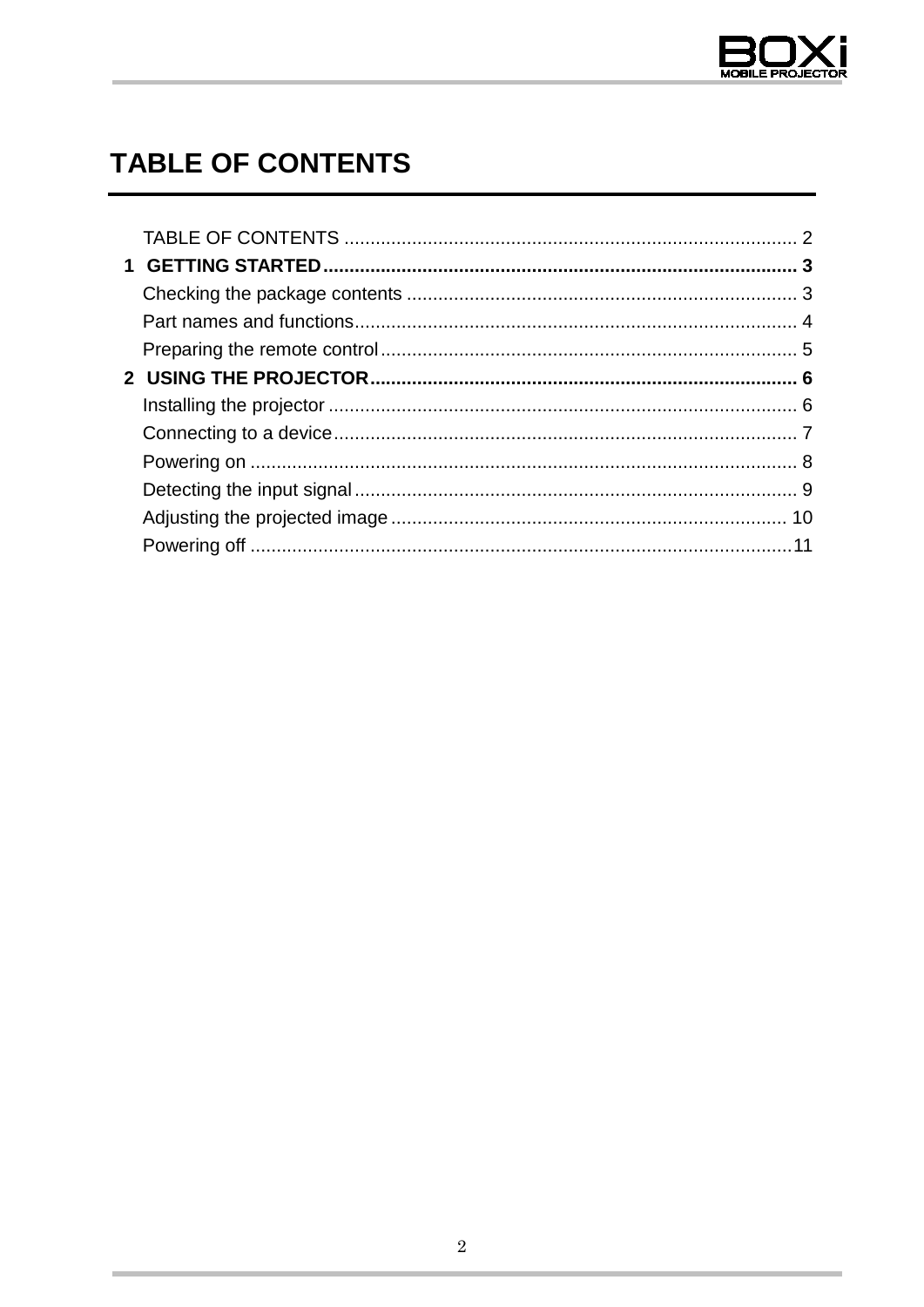

# <span id="page-2-0"></span>**1 GETTING STARTED**

## <span id="page-2-1"></span>**Checking the package contents**

| Projector | <b>AC adapter</b> | <b>Power cord</b> | <b>Remote control</b>               |
|-----------|-------------------|-------------------|-------------------------------------|
|           |                   |                   | ELMO<br>ŧ<br>ত<br>*Battery included |

| <b>Protective cover</b>                | <b>IMPORTANT</b><br><b>SAFEGUARD</b> | <b>WARRANTY CARD</b> | <b>CD-ROM</b>                         |
|----------------------------------------|--------------------------------------|----------------------|---------------------------------------|
| *with Hook and loop<br>fastener (2pcs) | IMPORTANT                            | "WARRANTY" I         | *QUICK START<br><b>GUIDE</b> included |

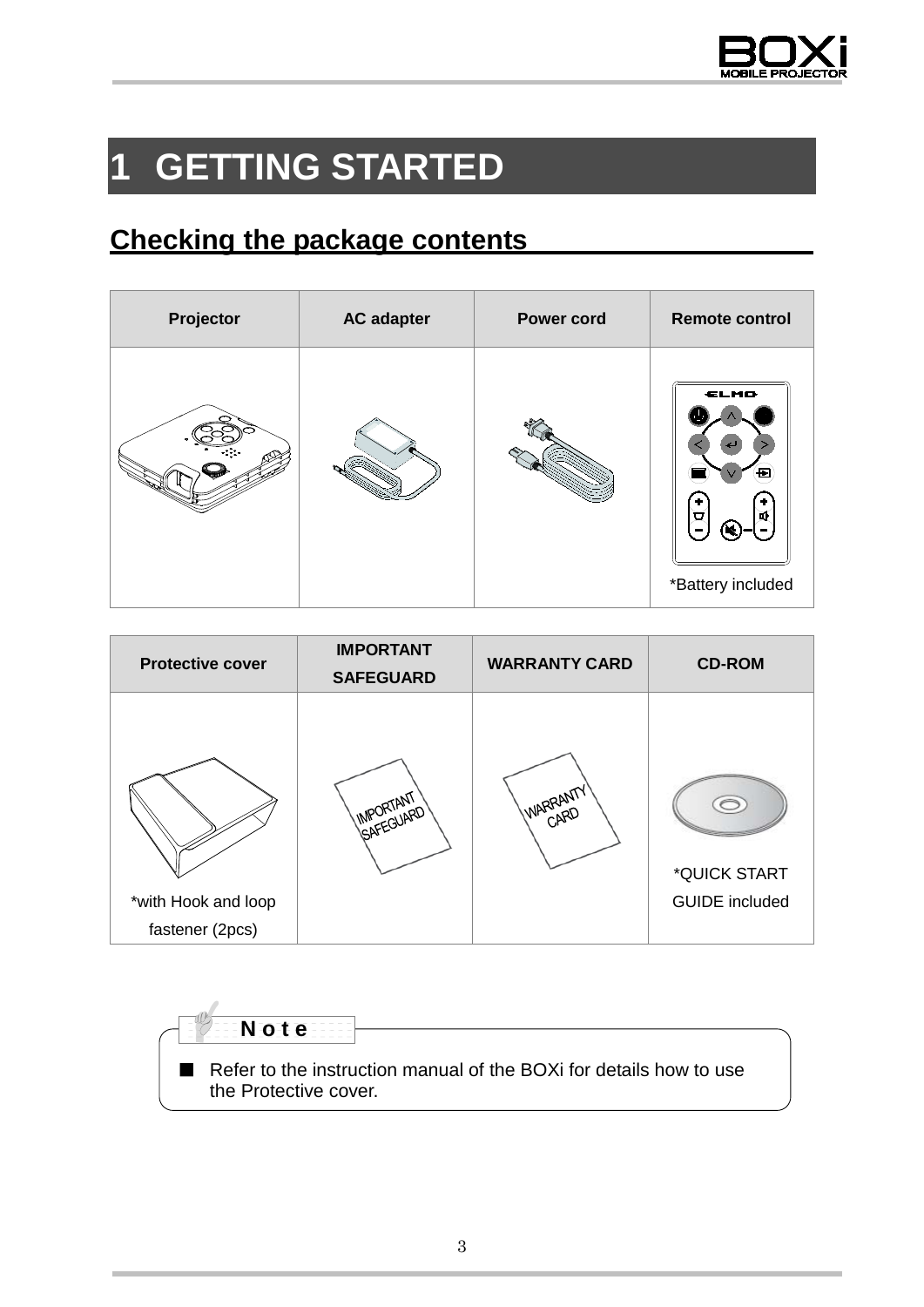

## <span id="page-3-0"></span>**Part names and functions**





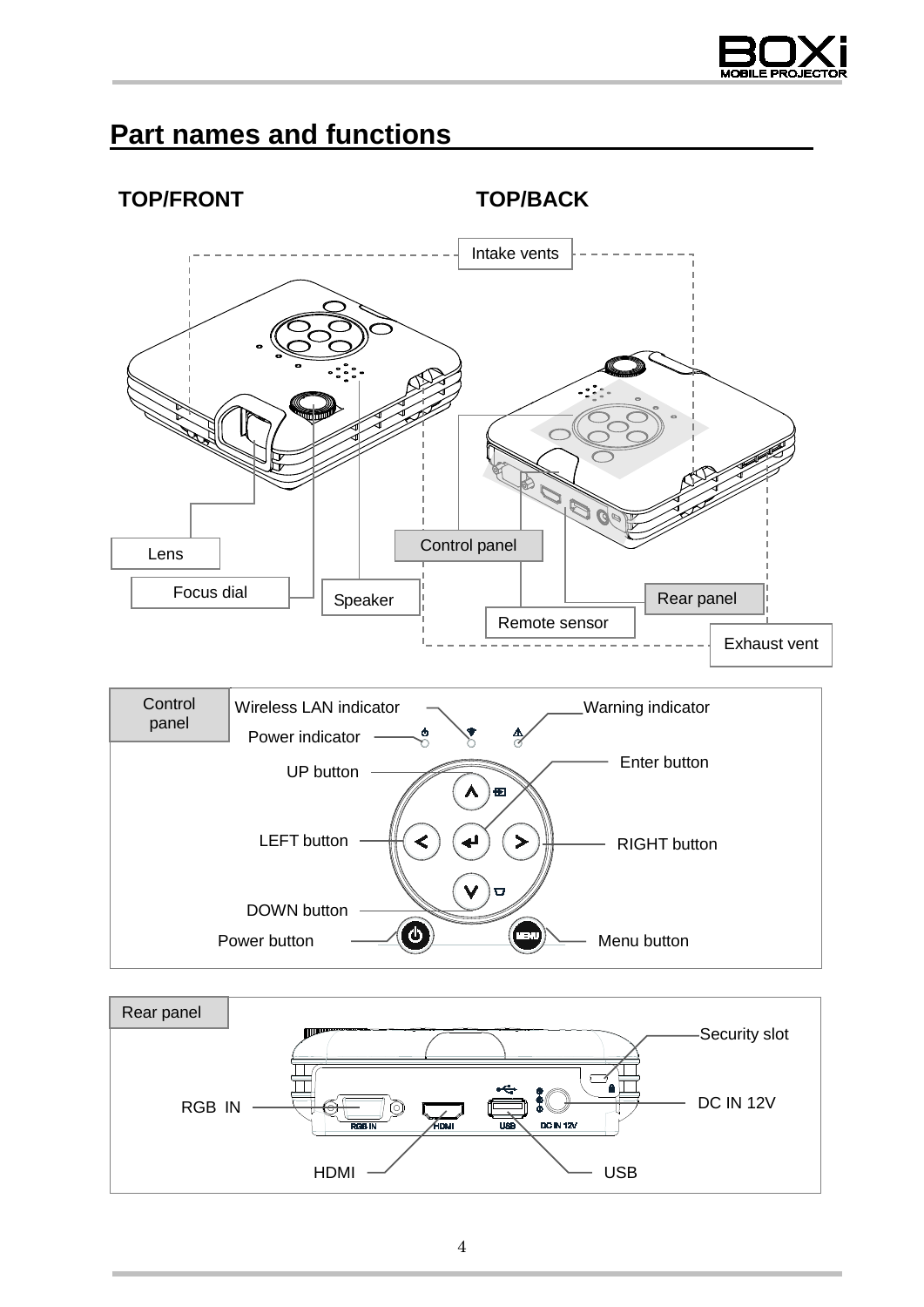

#### Remote control



### <span id="page-4-0"></span>**Preparing the remote control**

A battery is pre-installed in the remote control at the time of shipment (with insulation sheet). Remove the insulation sheet before using the remote control for the first time.

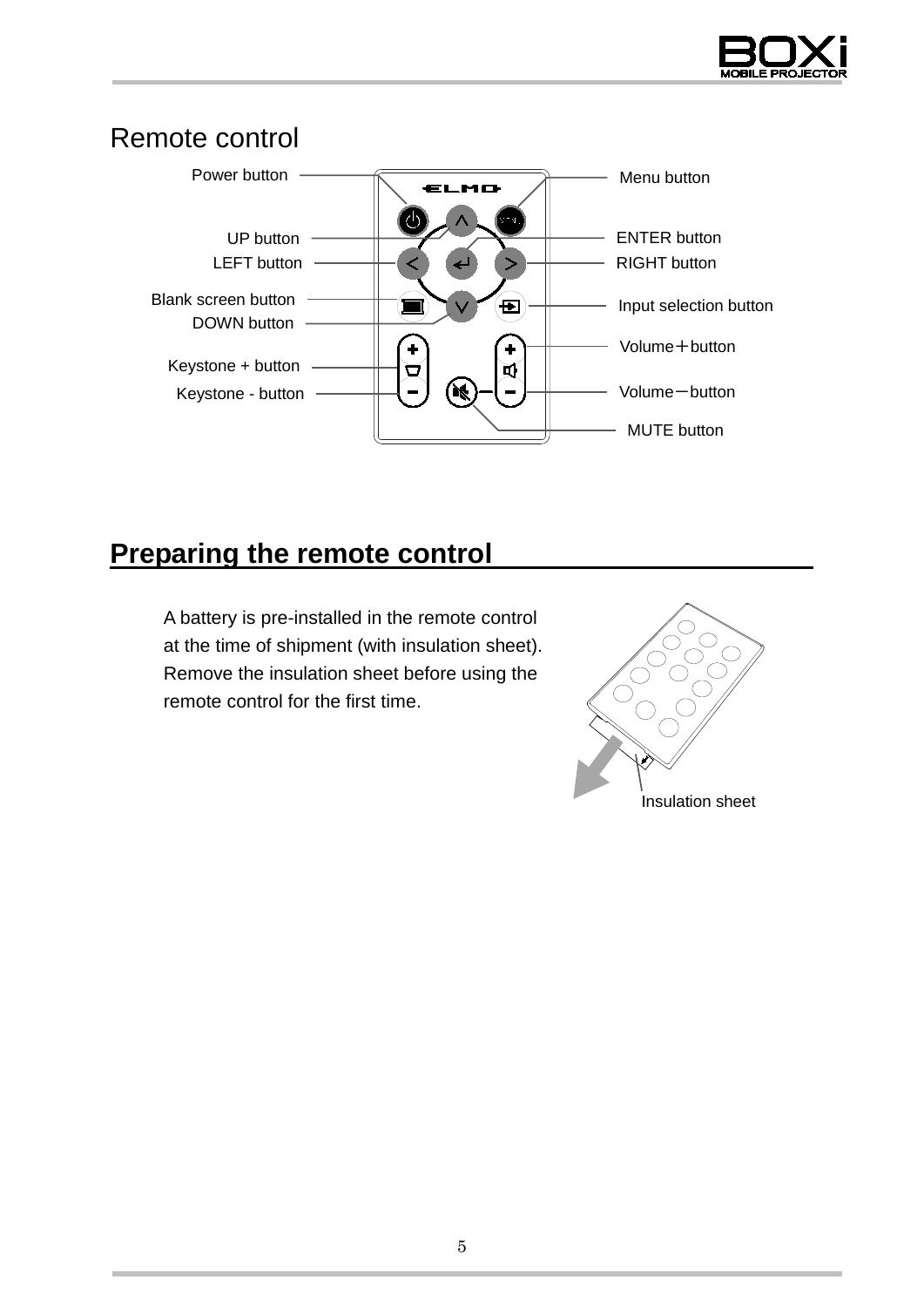

# <span id="page-5-0"></span>**2 USING THE PROJECTOR**

### <span id="page-5-1"></span>**Installing the projector**

Decide the position to place the projector.

The distance between the projector and the screen should be between 48cm (screen size: 25 inch) and 133cm (screen size: 68 inch).





|      | Projection distance |             |       |
|------|---------------------|-------------|-------|
| Inch | Width (cm)          | Height (cm) | L(cm) |
| 25   | 53.8                | 33.7        | 48    |
| 30   | 64.6                | 40.4        | 58    |
| 35   | 75.4                | 48.0        | 68    |
| 40   | 86.1                | 53.8        | 78    |
| 45   | 96.9                | 60.6        | 88    |
| 50   | 107.7               | 67.3        | 98    |
| 55   | 118.5               | 74.0        | 108   |
| 60   | 129.2               | 80.8        | 118   |
| 65   | 140.0               | 87.5        | 128   |
| 68   | 146.5               | 91.5        | 133   |



- The values in the table are design values and may vary. Use them as an indication only.
- The aspect ratio of the projected image in full screen is 16:10. When the aspect ratio of the input signal is different from 16:10 (such as 16:9 or 4:3), top and bottom or left and right of the image will not be displayed and the screen size becomes smaller than those specified in the above table.
- $\rightarrow$  Refer to the instruction manual of the BOXi for detailed information.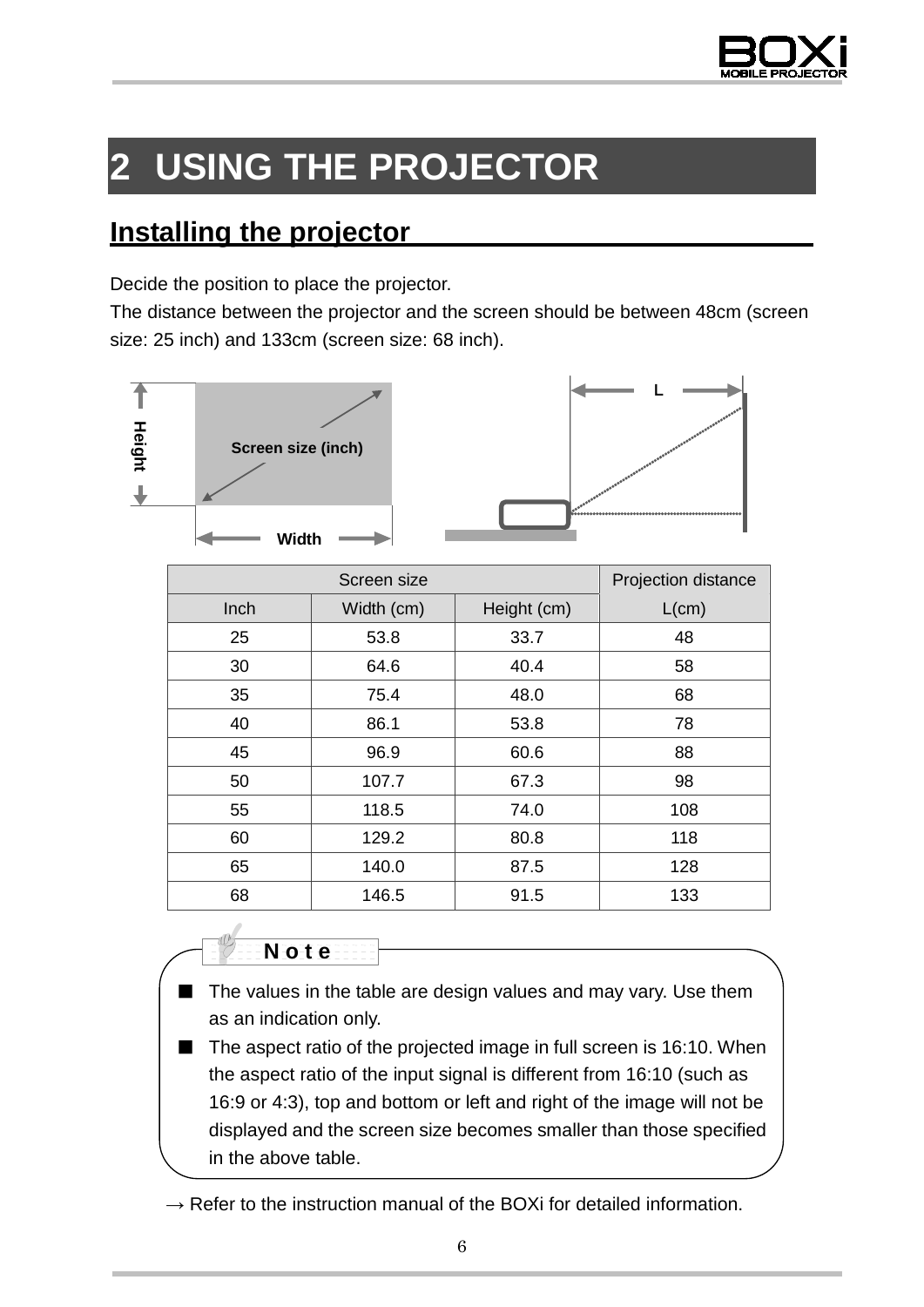

## <span id="page-6-0"></span>**Connecting to a device -Connecting using RGB terminal**

- 1. Connect the power supply (AC adapter and power cord) to the projector.
- 2. Connect the projector to the device such as a computer using RGB cable.



When using HDMI, use the HDMI terminal and HDMI cable (sold separately).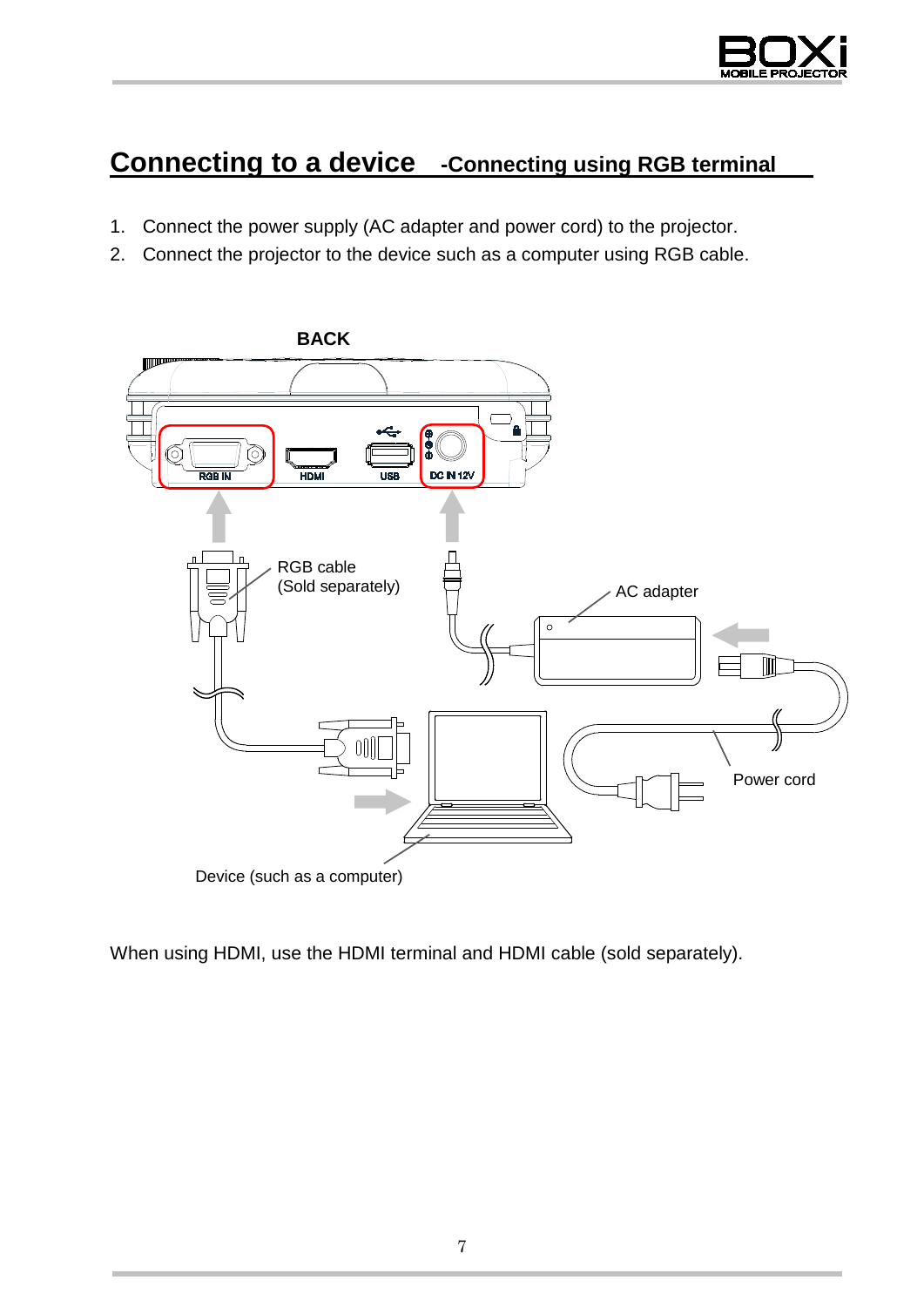

### <span id="page-7-0"></span>**Powering on**



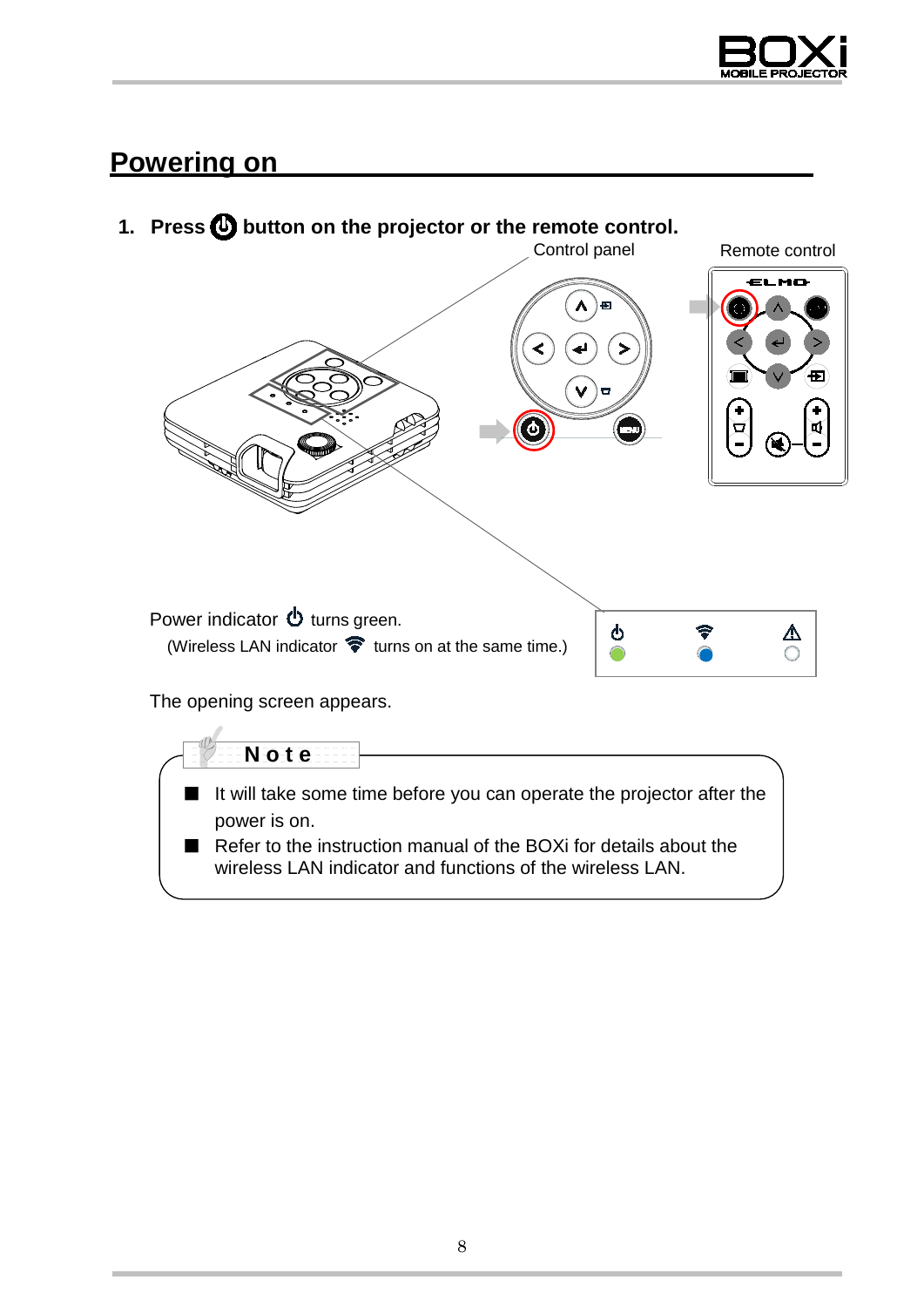

# <span id="page-8-0"></span>**Detecting the input signal**

#### **Wait until the projector automatically detects the input signal**

AUTO function to automatically detect the input signal is enabled at the time of shipment. When the device is connected using RGB terminal or HDMI terminal, the input signal is detected automatically.



#### **Selecting the input signal from the menu**

**1.** Press  $\bigoplus$  button on the remote control or  $\bigwedge$  button on the control panel. 「Input signal selection menu」 appears.

Control panel Remote control

- **2.** Select the input signal using  $\leq$  buttons. **Input signal selection menu**
- **3.** Press  $\triangleleft$  button to execute.



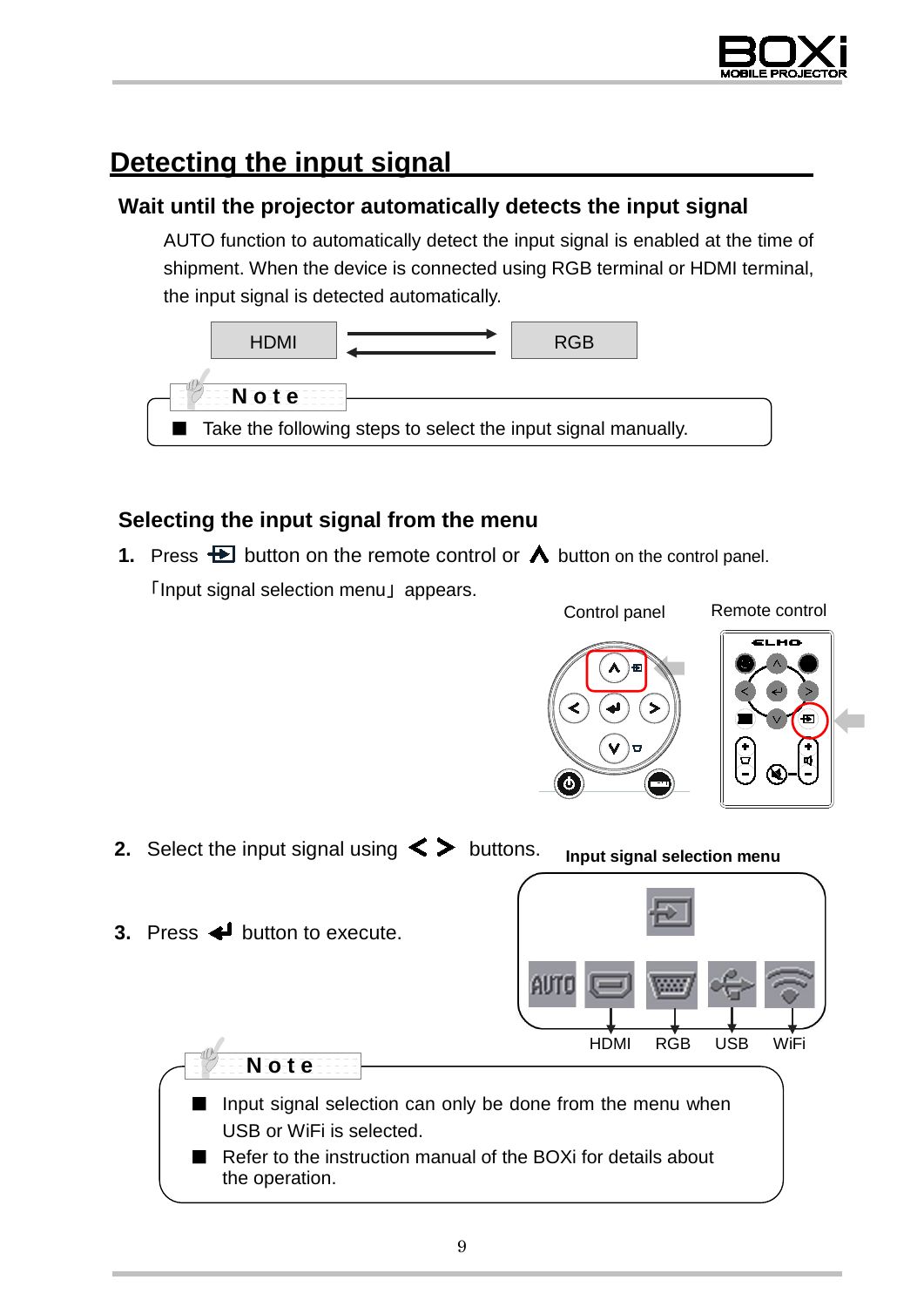

## <span id="page-9-0"></span>**Adjusting the projected image**

#### **Focusing the image**

1. Use the focus dial to focus the image.



#### **Correcting the keystone distortions**

**1.** Press  $+$  or  $-$  of  $\Box$  button on the remote control.

「Keystone adjustment dialog」 appears.



#### Remote control



**2.** Press + or - of  $\Box$  button on the remote control.

| Remote control                         |  |  |
|----------------------------------------|--|--|
| Press+button                           |  |  |
| (Press this button when the projection |  |  |
| angle is increasing.)                  |  |  |
| Press-button                           |  |  |
| (Press this button when the projection |  |  |
| angle is decreasing.)                  |  |  |
|                                        |  |  |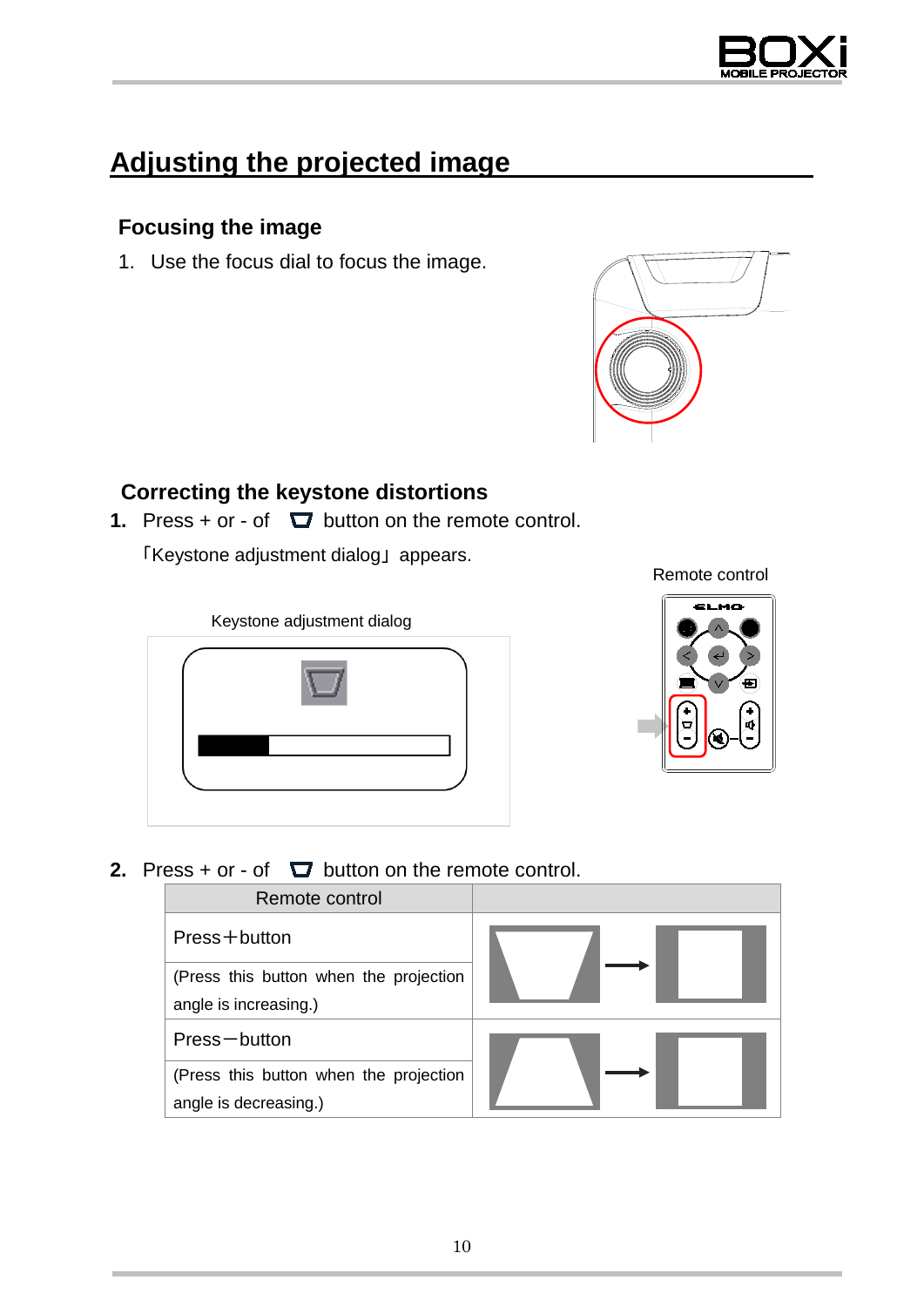

#### <span id="page-10-0"></span>**Powering off**

# **1. Press**  $\bigcirc$  **button on the projector or the remote control.**<br>Control panel



2. The message appears. Then press **<b>b** button again.



Unplug the cable after the fan has stopped.

# **CAUTION**

When the warning indicator is lit or flashing, it indicates that some malfunction occurred to the projector. Refer to the instruction manual of the BOXi.